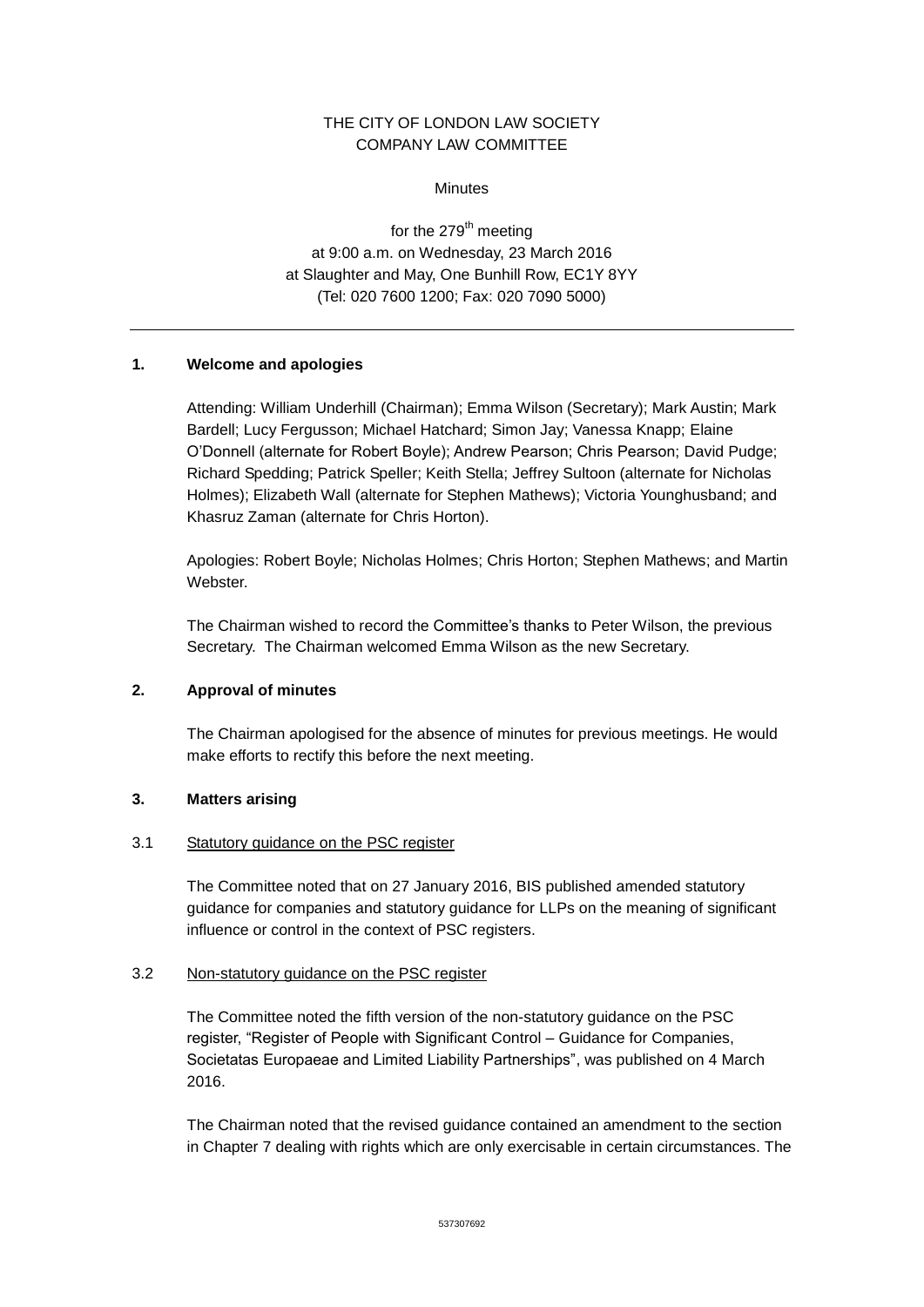revised guidance was amended to add "an option to acquire shares" as an example of such a right.

The Chairman noted that the working group that had been assisting with BIS with the guidance had not been consulted on this change and the Chairman reported that he had written to BIS as he thinks that this amendment is misconceived. The reference to "rights" in paragraph 22 of Schedule 1(A) of the Small Business, Enterprise and Employment Act 2015 should be viewed in the context of the other provisions that refer to a person holding or controlling a right. In this context, it is not appropriate for it to cover a right to acquire a right i.e. a right to acquire a share.

## 3.3 Amendments to the Listing Rules and the Disclosure and Transparency Rules

The Committee noted that on 29 January 2016, the FCA published the Listing Rules and Disclosure and Transparency Rules (Miscellaneous Amendments) Instrument 2016 (FCA 2016/6), following FCA consultation CP15/28. This instrument came into force on 29 January 2016.

### 3.4 Regulatory Technical Standards under Prospectus Directive and Omnibus II Directive

The Committee noted that on 4 March 2016, Regulation (EU) 2016/301 was published in the Official Journal of the EU. This sets out regulatory technical standards under provisions of the Prospectus Directive amended by the Omnibus II Directive (2014/51/EU), and also amends the Prospectus Regulation. The Regulation came into force on 24 March 2016.

### 3.5 Regulatory technical standards under the Market Abuse Regulation

The Committee noted that on 8 March 2016, the European Commission published a delegated regulation supplementing the Market Abuse Regulation ("**MAR**") with regard to regulatory technical standards for the conditions applicable to buyback programmes and stabilisation measures. On 10 March 2016, the European Commission published a delegated regulation with regard to insider lists.

# 3.6 Draft guidance on electronic signatures

Elizabeth Wall updated the Committee on the status of the instructions to Mark Hapgood Q.C. and associated draft practice note on electronic signatures which have been prepared by a joint working party of the Company Law and Finance Committees of the Law Society and of the CLLS.

#### 3.7 Response to CP 15/35 on implementing MAR

The Committee noted that the MAR Joint Working Party had responded to CP15/35.

#### 3.8 Response to FCA consultation CP 15/38

The Committee noted that the Joint Listing Rules Working Party had responded to the FCA consultation CP 15/38.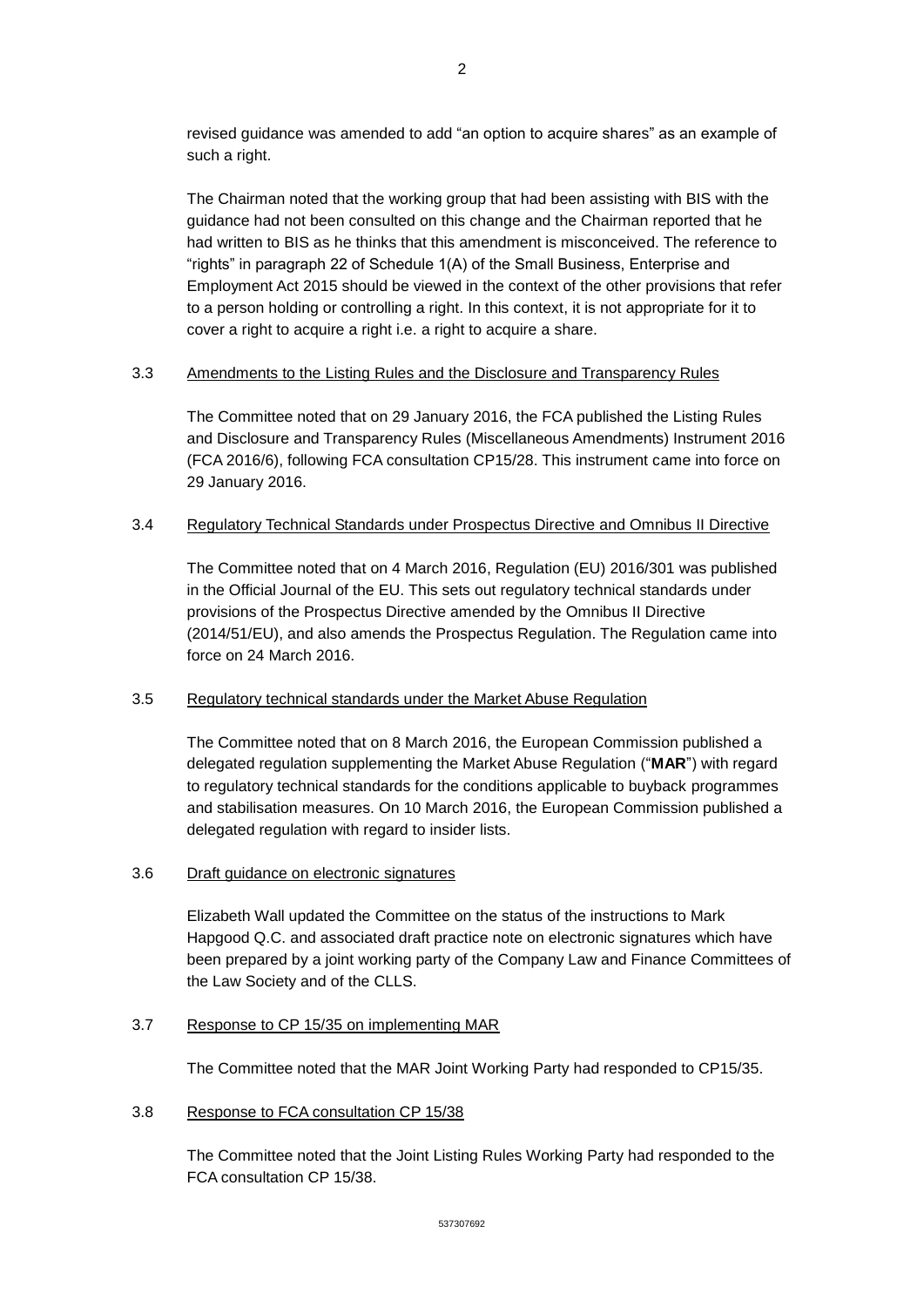# 3.9 Response to HM Treasury Consultation on Financial Services and Markets Act 2000 (Market Abuse Regulation 2016)

The Committee noted its response in support of the CLLS Regulatory Committee response to the HM Treasury consultation on Financial Services and Markets Act 2000 (Market Abuse) Regulation 2016.

## 3.10 Response to HM Treasury consultation on the CSDR

The Committee noted that the CREST Joint Working Party had responded to the HM Treasury consultation (published on 8 December 2016) on the Central Securities Depositories Regulation (Regulation (EU) No 909/2014).

The Chairman requested volunteers for the CREST Joint Working Party.

## 3.11 Written statement to Parliament on "red tape" reduction target

The Committee noted the written statement to Parliament by the Secretary of State for Business on 3 March 2016 setting "red tape" reduction targets. The Committee also noted that regulatory provisions that implement new or changed obligations arising from EU Regulations, Decisions and Directives, and other changes to international commitments and obligations, except in cases of gold-plating, were excluded from the red tape targets.

The Chairman asked the members of the Committee to consider whether there were any regulatory provisions which could be abolished and asked that they be sent to the Chairman and the Secretary so that a list could be compiled. Members of the Committee put forward some examples of areas of law which might be looked at.

# **4. Discussions**

# 4.1 ESMA consults on guidelines under MAR

The Committee noted that on 28 January 2016, ESMA published a consultation paper on guidelines addressed to persons receiving market soundings and on the legitimate interests of issuers to delay inside information and situations in which the delay of disclosure is likely to mislead the public. Points raised in discussion included the following:

 There was a discussion about the status of ESMA guidance and whether the FCA would expect companies to follow it or produce its own guidance. The Committee concluded that the FCA expected ESMA guidance to be followed but that where there are areas of ambiguity that could be problematic for participants in UK markets, the FCA should be encouraged to produce its own guidance. It was noted that there was flexibility in the ESMA guidance with, for example, statements that the guidance is not exhaustive which provides an opportunity to encourage the FCA to adopt a less restrictive approach.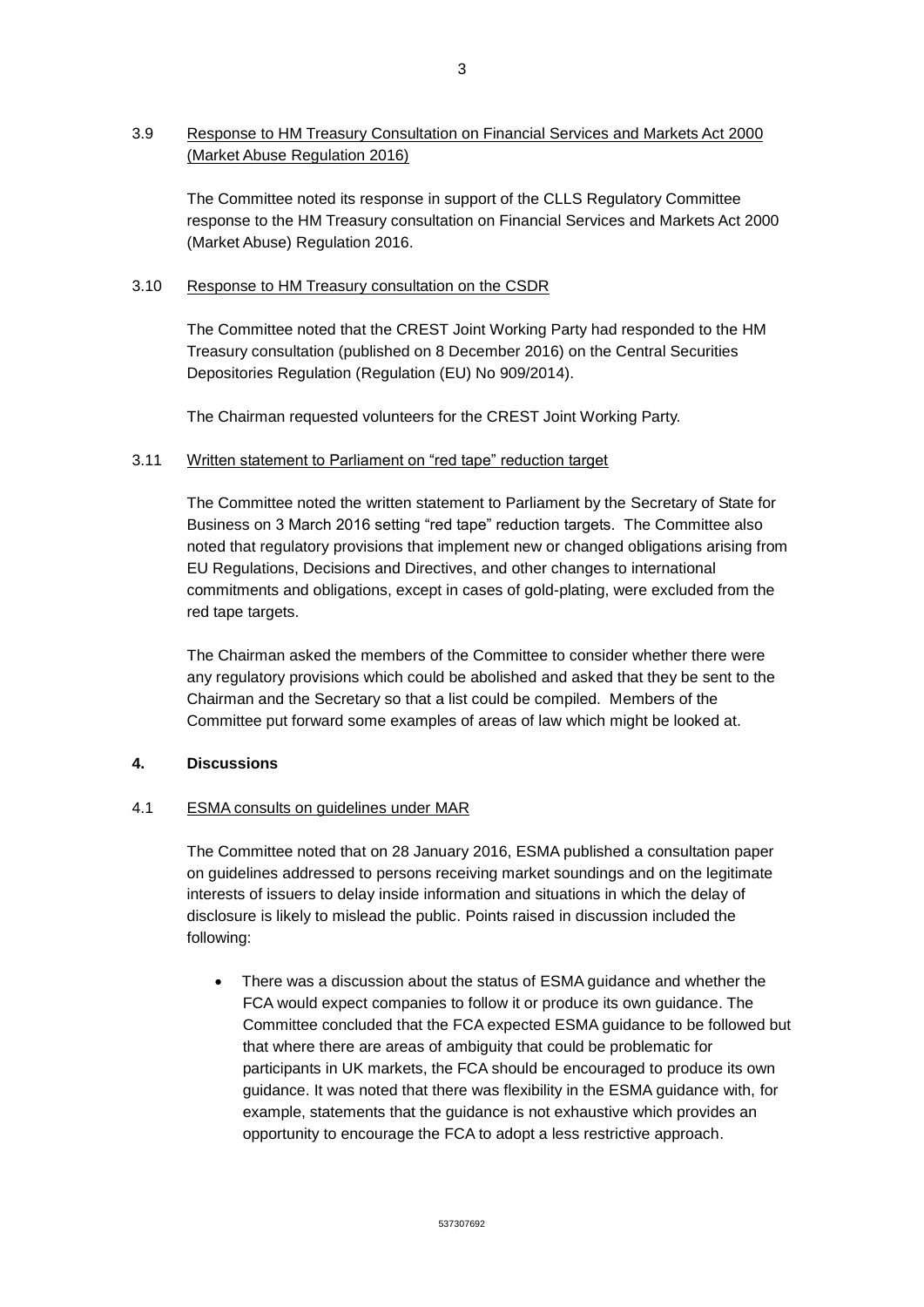- The Committee discussed the question, which appears to be addressed in the proposed guidance, of when public disclosure is required while an issuer is in the course of preparing its results. Announcements are not in practice made (unless expected results are materially out of line with the market's expectations) and that appears to be acceptable but the reason why that is the case is not clear. It was suggested that there are two possible explanations, either there is no inside information or there is inside information but the issuer is entitled to delay. There were differing views in the Committee with regard to which explanation was to be preferred. It was noted that regulators have not explained their view.
- The Chairman expressed the view that it was likely that the process of finalising results, making the expectations concrete, would give rise to inside information but that there should be an ability for a company to delay announcement. A member of the Committee gave the example of a board representative of a significant shareholder who had obtained information that the results of the company were in line with market expectations. The shareholder would be unable to trade in the company's shares which suggests that even where results are in line with expectations, that is inside information.
- The view was expressed that very few sets of results were completely in line with market expectations. It was also noted that even though, for example, the headline profit figure might be in line with expectations, other aspects of the results might contain information which investors would find useful in deciding whether or not to deal in a company's shares and which could be inside information. It was noted that companies have close periods so that they do not have to decide whether or not there is inside information in these kinds of markets.
- It was, however, pointed out that when results are being produced there will be discussions with auditors and a clear picture of the full results does not emerge until a late stage. A concern was also expressed that on the reasoning proposed by the Chairman, if information obtained through the year (e.g. in management accounts) confirmed market expectations, that might be regarded as inside information in which case it would be very difficult for PDMRs to deal at any stage of the year.

The Chairman agreed to pass on the issues raised in the discussion to the Listing Rules Joint Working Party as they finalised the draft response to the ESMA.

After a discussion of the question whether a bank contacting purchasers in connection with an auction sale of part of a business of a listed company could be considered to be a market sounding under MAR, David Pudge and Lucy Fergusson agreed to produce a note on behalf of the Committee with a view to its being shared with the FCA.

Jeffrey Sultoon suggested it may be worth speaking to other jurisdictions to see how they understood the requirement.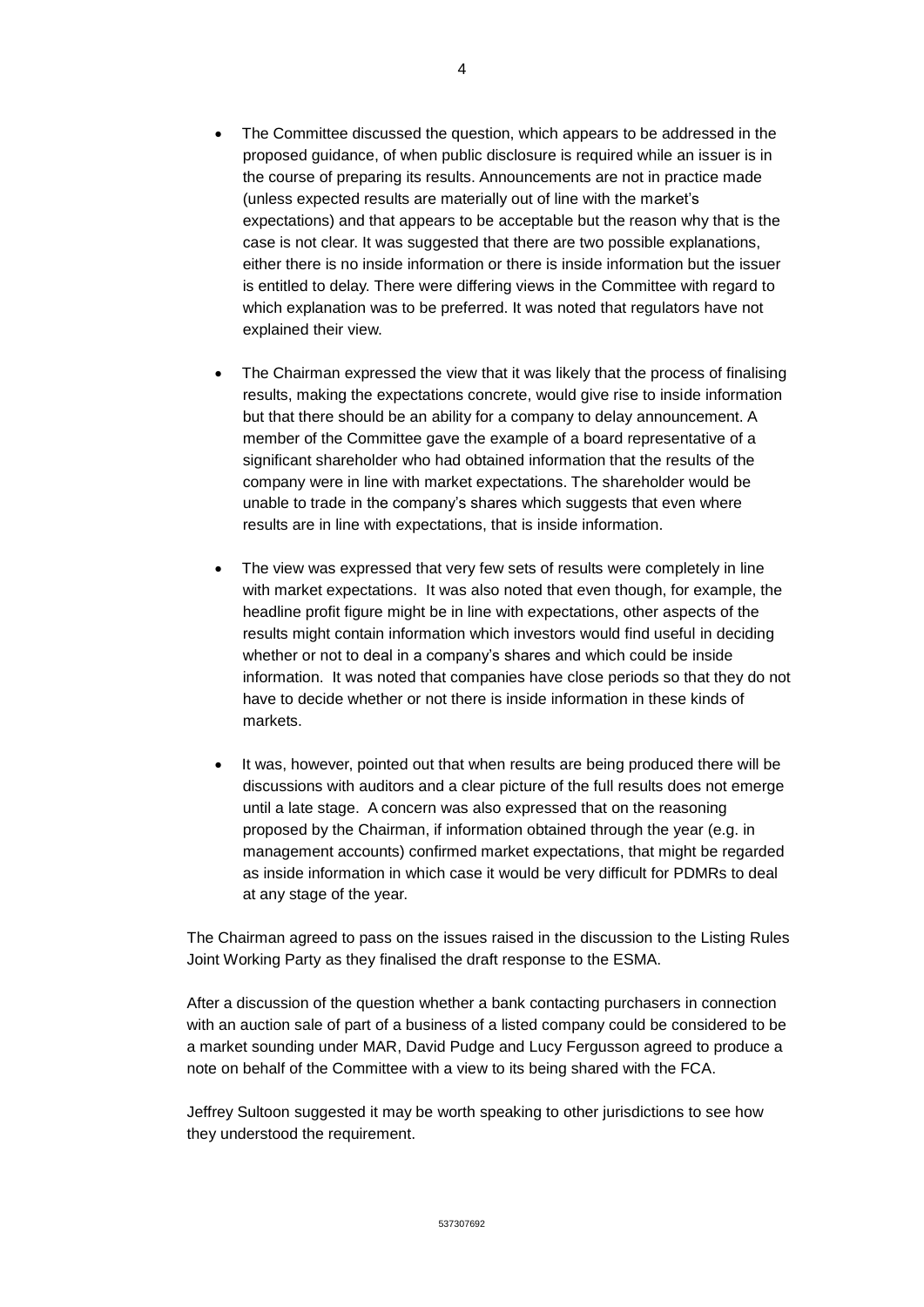4.2 Takeover Panel publishes consultation on communication and distribution of information during an offer

The Committee noted that on 15 February 2016, the Code Committee of the Takeover Panel published PCP 2016/1: The communication and distribution of information during an offer. Chris Pearson noted that the Takeover Joint Working Party had had a call in the previous week and that the response would be finalised in the ten days or so after the meeting.

## **5. Recent developments**

### 5.1 Company law

The Committee noted that on 8 February 2016, the Companies Act 2006 (Amendment of Part 21A) Regulations 2016 and explanatory memorandum were published. The regulations are intended to correct a drafting error in section 790 of the Companies Act 2006. The regulations came into force on 5 April 2016.

The Committee noted that on 9 February 2016, the draft Registrar of Companies and Applications for Striking Off (Amendment) Regulations 2016 and draft explanatory memorandum were published. The regulations came into force on 6 April 2016.

The Committee noted that on 9 February 2016, the draft Companies (Address of Registered Office) Regulations 2016 and draft explanatory memorandum were published. The regulations came into force on 6 April 2016.

The Committee noted that on 1 March 2016, HM Treasury published a consultation on insurance linked securities. Chapter 3 of the consultation proposes the creation of a new protected cell company regime in the UK.

The Committee noted that on 11 March 2016, the Small Business, Enterprise and Employment Act 2015 (Commencement No 4), Transitional and Savings Provisions Regulations 2016/321 were published.

The Committee noted that on 17 March 2016, the European Public Limited Liability Company (Register of People with Significant Control) Regulations 2016 (SI 2016/375) and Explanatory Memorandum were published. On 18 March 2016, the Limited Liability Partnerships (Register of People with Significant Control) Regulations 2016 and Explanatory Memorandum were published. On 21 March, The Register of People with Significant Control Regulations 2016 and Explanatory Memorandum were published.

The Chairman reported that there had been a request by the GC 100 and Investor Group for views on areas that should be considered in a forthcoming review of The Directors' Remuneration Reporting Guidance. The Chairman reported that he intended to convene a meeting of the working group in the following week and noted that comments were requested by Monday 4 April 2016.

The Chairman reported that the Pre-emption Group had requested assistance in drafting specimen resolutions for the disapplication of pre-emption rights implementing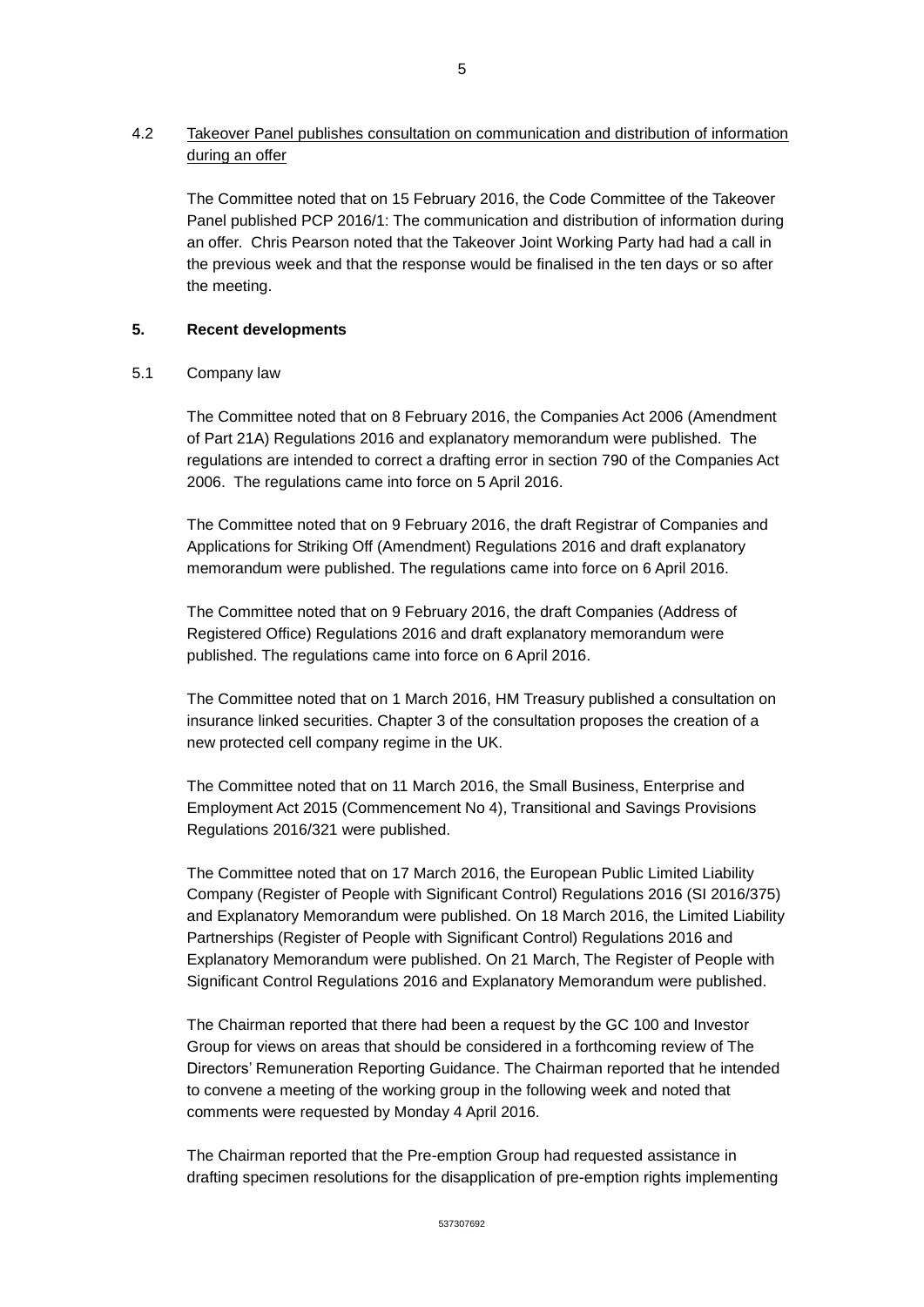the PEG guidelines that allow an additional 5% disapplication for specified acquisitions or capital investments.

Investors had indicated a preference for two template resolutions: one that authorises a 5 per cent. disapplication for general corporate purposes and a second that authorises an additional 5 per cent. disapplication when used in connection with an acquisition or specified capital investment. The Committee had been asked to assist PEG with drafting of the specimen resolutions to reflect this approach.

#### 5.2 Reporting and Disclosure

The Committee noted that on 7 February 2016, the Government announced it had appointed the Chair of GlaxoSmithKline, and former Chair of RBS and Sainsbury's, Sir Philip Hampton, to lead an independent review on increasing representation of women in the executive level of FTSE 350 companies.

The Committee noted that on 12 February 2016, the Government published its response to the consultation paper on implementing the mandatory gender pay gap reporting duty under section 78 of the Equality Act 2010 and a new consultation paper on the associated draft regulations, which are expected to come into force on 1 October 2016.

The Committee noted that on 23 February 2016, the Climate Control Standards Board published a review of FTSE 350 companies' environmental reporting and greenhouse gas emission disclosures in annual reports.

The Committee noted that on 16 February 2016, BIS published a consultation paper on implementing into UK law the requirements of Directive 2014/95/EU which amends the Accounting Directive (2013/34/EU).

The Committee noted that on 7 March 2016, the Business & Human Rights Resource Centre published a register of the slavery and human trafficking corporate statements released to date, to comply with section 54 of the Modern Slavery Act 2015.

The Committee noted that on 21 March 2016, the Private Equity and Reporting Group published The Guidelines for Disclosure and Transparency in Private Equity Reporting.

#### 5.3 Equity capital markets

The Committee noted that on 8 February 2016, ESMA published an opinion on Turkish laws and regulations on prospectuses.

The Committee noted that on 10 March 2016, the European Commission published its feedback statement on the consultation on the review of the Prospectus Directive.

The Committee noted that on 14 March 2016, AFME issued an alert for market participants on block trade procedures and the application of US securities law namely, the Volcker Rule and the Investment Company Act 1940.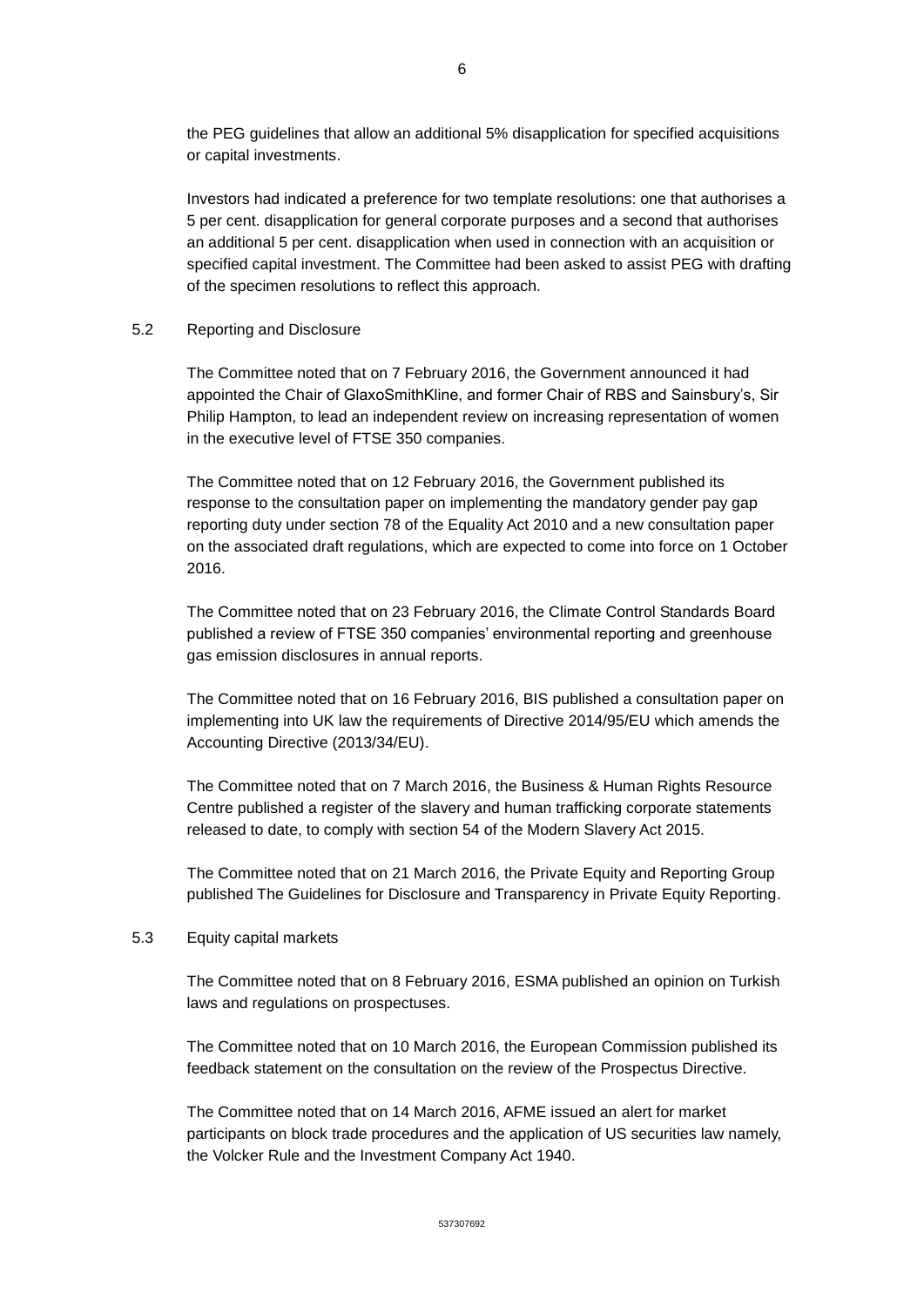The Committee noted that on 18 March 2016, the FCA published the Prospectus Rules Sourcebook (Omnibus 2 Directive Regulatory Technical Standards) Instrument 2016 which amends the Prospectus Rules sourcebook to align it with Regulation (EU) 2016/301 setting out regulatory technical standards under the provisions of the Prospectus Directive as amended by the Omnibus II Directive.

The Committee noted that on 18 March 2016, the FCA published its twelfth quarterly consultation paper (CP16/8) and that comments were requested by 18 May 2016.

The Committee noted that on 18 March 2016, the FCA had published its twelfth quarterly consultation paper (CP 16/8). Lucy Fergusson agreed to look at the paper to see whether the Listing Rules Joint Working Group was required to respond.

The Committee noted that on 15 March 2016, the first EU Council Presidency compromise on the proposed Prospectus Regulation was published.

### 5.4 Accounting

The Committee noted that on 19 February 2016, BIS published the Government's response to its consultation on proposed changes to the financial reporting requirements for LLPs and qualifying partnership and on 8 March 2016, published the draft Limited Liability Partnerships, Partnerships and Groups (Accounts and Audit) Regulations 2016 and the explanatory memorandum.

The Committee noted that on 28 January 2016, the FRC published a report on extended auditor's reports covering 278 reports from the FTSE 350.

The Committee noted that on 8 March 2016, the FRC published a letter of advice to audit committee chairs in response to requests for guidance on how matters such as volatile asset prices and uncertainty over interest rates in certain jurisdictions should be dealt with in annual reports and accounts.

The Committee noted that the ICAEW had published Tech XX/16, an exposure draft containing updated guidance on realised and distributable profits under the Companies Act 2006.

Elizabeth Wall noted that the Law Society were preparing a response to the ICAEW and the Chairman requested volunteers for a joint working party.

## 5.5 Miscellaneous

The Committee noted the upcoming referendum on 23 June 2016 concerning whether Great Britain will remain in the European Union. The Committee noted that they will not consider any further items relating to the referendum unless there is a vote to leave.

The Committee noted that on 4 March 2016, BIS published a discussion paper on enhancing transparency of beneficial ownership information of foreign companies that buy land or property in England and Wales or enter into public procurement contracts in England. The Chairman noted that this was largely a real estate issue and suggested